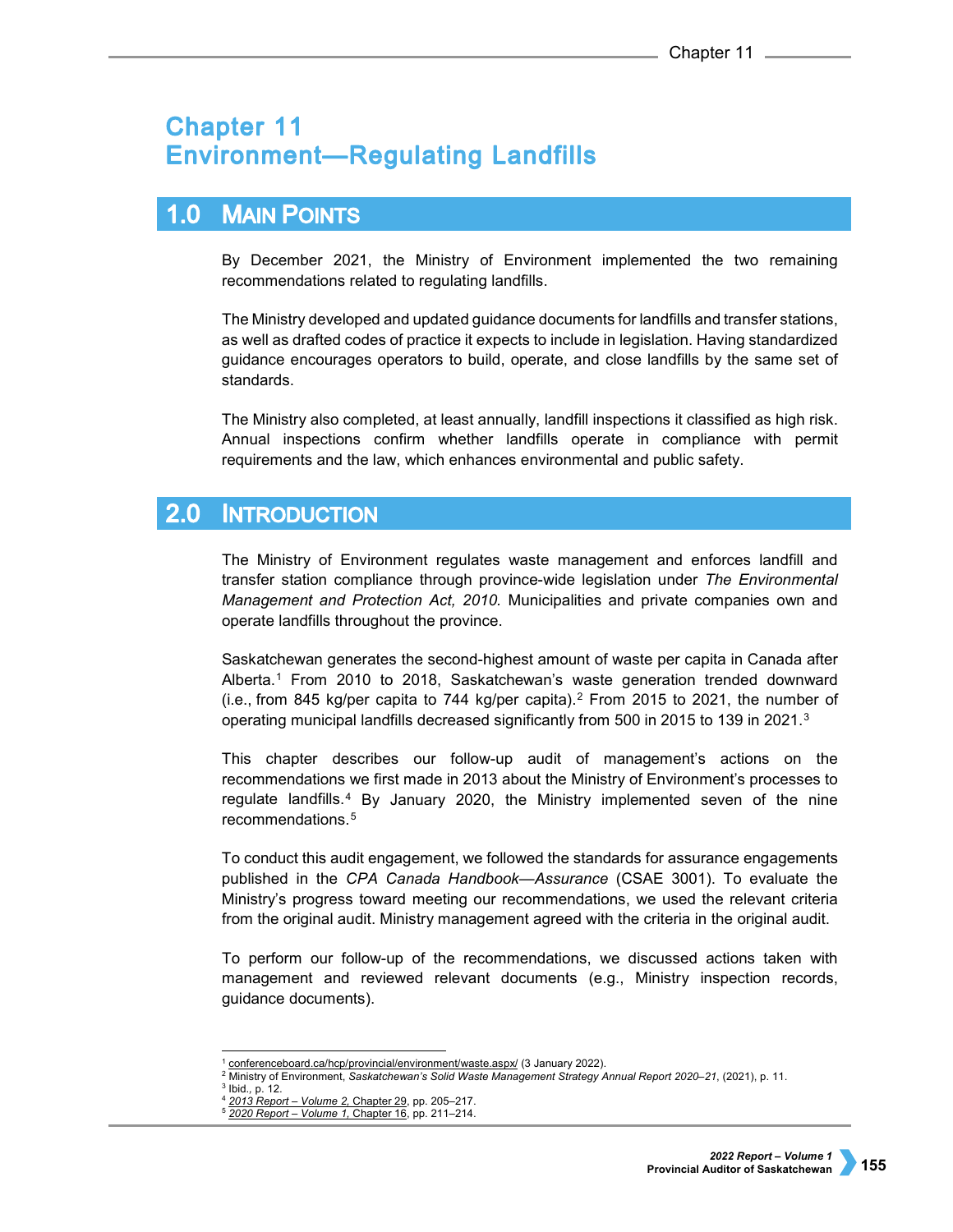#### **STATUS OF RECOMMENDATIONS**  $3.0<sub>1</sub>$

This section sets out each recommendation including the date on which the Standing Committee on Public Accounts agreed to the recommendation, the status of the recommendation at December 31, 2021, and the Ministry's actions up to that date.

#### $3.1$ **Landfill Guidance Documents Published**

*We recommended the Ministry of Environment adopt guidance on landfills from the proposed Environmental Code as operating practice. (2013 Report – Volume 2,* p. 210, Recommendation 1; Public Accounts Committee agreement April 30, 2014)

**Status**—Implemented

As of December 31, 2021, the Ministry of Environment developed and published new guidance documents (e.g., Composting Guidance Document—Design and Operations Plan) and updated existing guidance documents (e.g., Landfill Closure Guidance) for landfill and transfer station operators. It also intends to include requirements for transfer stations and composting facilities in legislation (e.g., Environmental Code Chapters) by 2023 and for landfills by 2025.

By December 2021, the Ministry has guidance documents for landfill design and operation, composting design and operation, and landfill closure. These documents are available for operators on the Ministry's Solid Waste Management publications website.<sup>[6](#page-1-0)</sup>

Providing consistent guidance for landfills supports operators to build, operate and close landfills by the same standards.

The Ministry also drafted Environmental Code Chapters for transfer stations and composting facilities in 2020–21. The Ministry set a timeframe for receiving stakeholder feedback on these comprehensive Chapters before obtaining approval to include them in legislation, which it anticipates in 2022–23.

The Ministry is also finalizing its review of new solid-waste regulations that will inform the decision on whether the Ministry creates a separate Chapter on landfills or if this information will be included in revised regulations. The new Chapter or regulation will cover everything from landfill construction to closure. The Ministry expects to have this legislation in place by January 2025.

Embedding codes of operating practice in law provide standard guidance and promote environmentally-sound management practices.

## $3.2<sub>2</sub>$ **Landfills Frequently Inspected**

*We recommended the Ministry of Environment perform landfill inspections in accordance with its established frequency requirements. (2013 Report – Volume 2,* p. 212, Recommendation 3; Public Accounts Committee agreement April 30, 2014)

**Status**—Implemented

<span id="page-1-0"></span>-<sup>6</sup> [publications.saskatchewan.ca/#/categories/33](https://publications.saskatchewan.ca/#/categories/33) (8 February 2022).